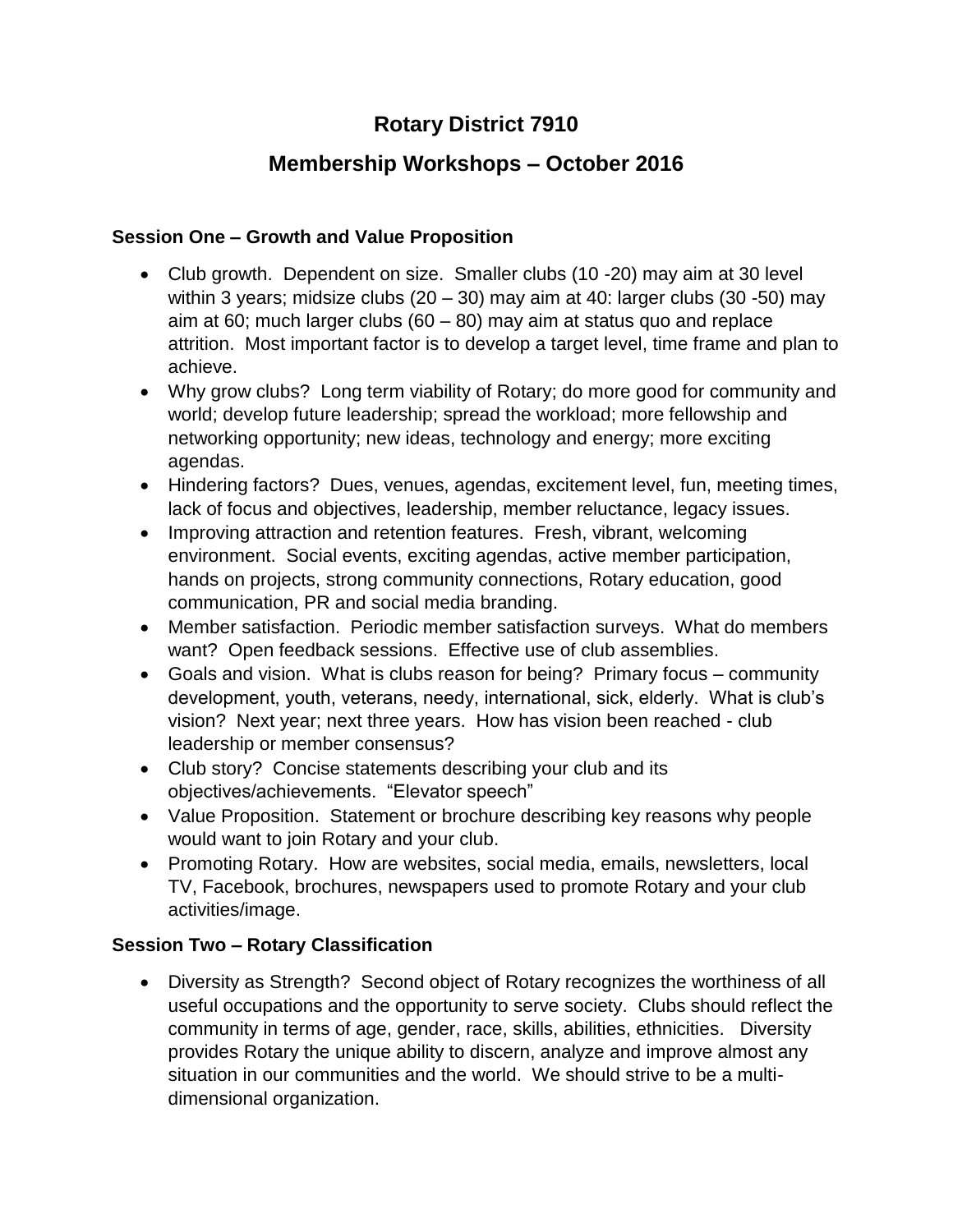- What is your classification analysis? Determine the diversity of your club. What is it? Where is it sufficient/insufficient? Do you conduct periodic biographical sketches of your members?
- Who do you want/need as members? Analyze the key needs of your clubs in terms of your focus and objectives – what are the skills and abilities you need to accomplish your goals

#### **Session Three – Target List of Prospective Members**

- Where to search for names of prospective members Chamber of Commerce, local charitable organizations, yellow pages, local newspapers, member inputs, friends, neighbors, clergy, rabbis, ministers, government officials, school administrators, teachers, doctors, nurses, business owners, local corporate managers, financial planners, sales people, computer science folks, media pros, car dealers, lawyers, builders, CPA's – i.e., all occupations. The key is to prioritize based on your wants/needs. Of course, clubs can also be opportunistic to take advantage of occasional walk-ons and chance meetings.
- There are folks who would like to participate in Rotary activities but may not be ready to commit. Consider them as Friends of Rotary - Invite them to meetings and projects.
- There are hundreds of corporations and companies within our district approach them for corporate membership.
- Brainstorm the list for names and contacts. Conduct an initial vetting and prioritization.
- Following member input, the key responsibility for follow up and contact is the membership chair and committee

### **Session Four – Taking Action**

- The final and most important stage of a membership development process is "taking action". It is vital that a dedicated and action oriented chair be appointed. Club leadership should ask for periodic updates against the plan and objectives.
- Develop a contact follow up chart with numbers, emails, dates, status and who contacted.
- Contacts should be made in person or by phone by members who are the most outgoing personalities. Two person teams may be most effective.
- Initial contact is simply to introduce Rotary with a brief information exchange and invitation to a meeting or introduction to a few more members. A club brochure and general Rotary brochure can be given.
- How to enter into a conversation "It was suggested by one of our members that you may be interested in learning about our Rotary Club". "May we have a few moments of your time to talk to you?"
- The next step is to meet with a few members of the club in a social setting and/or to introduce the prospective member as a "guest" at a meeting. Or to invite the